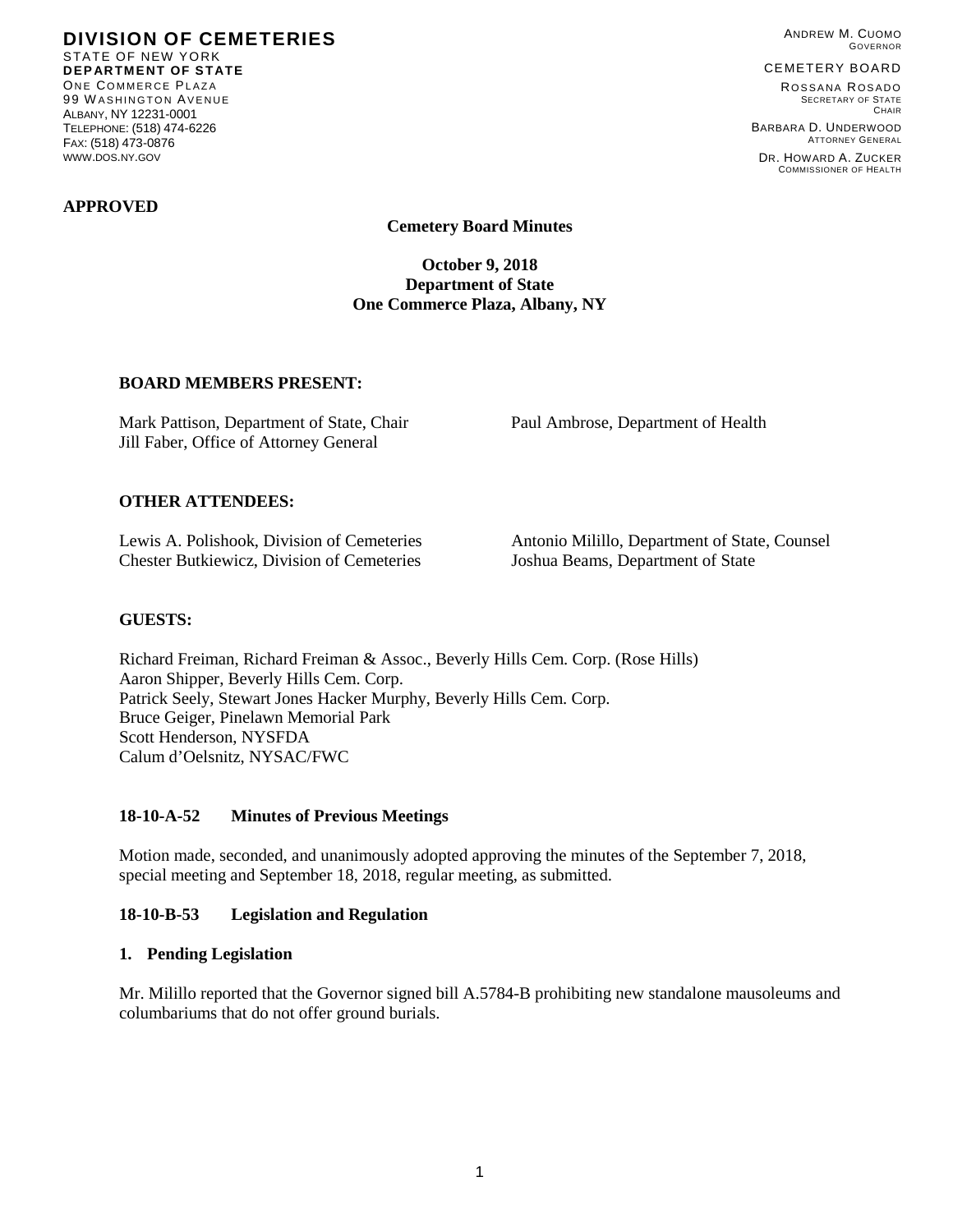# 2. **Rules and Regulations**

None.

# **18-10-C-54 Division Report**

Mr. Polishook reported that a Division Associate Accountant and Investigator attended the NYSAC annual Fall conference. The regional NYSAC conference usually held in October in Oneonta was postponed to the Spring.

Mr. Polishook reported that legislation signed in 2016 allows cemeteries to reclaim graves owned by nonsectarian burial societies. Mr. Polishook reported that the Division and counsel had prepared guidance concerning such reclamations and requested that the Board delegate to the Division review of such applications, with the Division to report on reclamations. The Board also discussed the possibility of reviewing and renewing previous delegations of authority to the Division. Motion made, seconded, and unanimously adopted delegating to the Division the Board's authority to review applications to reclaim graves.

# **18-10-D-55 Vandalism, Abandonment and Monument Repair or Removal Fund Report**

No applications were presented to the Board for this month. The Division Director reiterated that all of the vandalism funds available have already been committed for this fiscal year and that payments on applications would be made only once funds became available.

# **18-10-E-56 Beverly Hills Cemetery (40-003 Putnam) Land Purchase**

Mr. Freiman, counsel to the cemetery, addressed the Board at length, contending that the application is in the best interest of lot owners and cemetery to continue operations. He stated the cemetery is rapidly running out of land (9 acres of 96 total were left), and that the permanent maintenance fund was insufficient to maintain the cemetery in perpetuity. The Board and counsel discussed with Mr. Freiman why the land was not appraised as vacant land as currently zoned rather than cemetery land and whether the cemetery would be interested in land not directly connected to the cemetery. The Board referred consideration of the application to executive session to receive a legal opinion from counsel.

# **18-10-F-57 Wellwood Cemetery (52-059 Suffolk) Major Renovation**

Richard M. Betheil, attorney representing Wellwood and Beth Moses Cemeteries, joined the meeting via phone call. It was discussed that resolutions were submitted to the board but were never acted on. The two identical boards were also discussed. Mr. Betheil stated that the two boards have operated as one since the 1940's. He stated the arrangement was known on the state and federal levels. Mr. Betheil stated the cemeteries are not opposed to a merger, but believed it to be impractical due to the length of time it would take to get legislation approved. It was said that it would take 2 -3 years to accomplish. In regard to the demolition of the building, it was expressed that the building was an eye sore, financial hardship, and potential harm to the public. The resolutions previously presented were blocked by both boards. Mr. Betheil stated that they were prepared to withdraw the application regarding the renovation. He requested permission to demolish the building while legislation was being sought.

Chairman Pattison stated that the two boards are not similar, but identical, and that the best interests could not be served with identical boards. Chairman is looking for a plan of resolution. Sufficient independence of boards was needed to serve the best interests of the cemeteries. It was stated that the